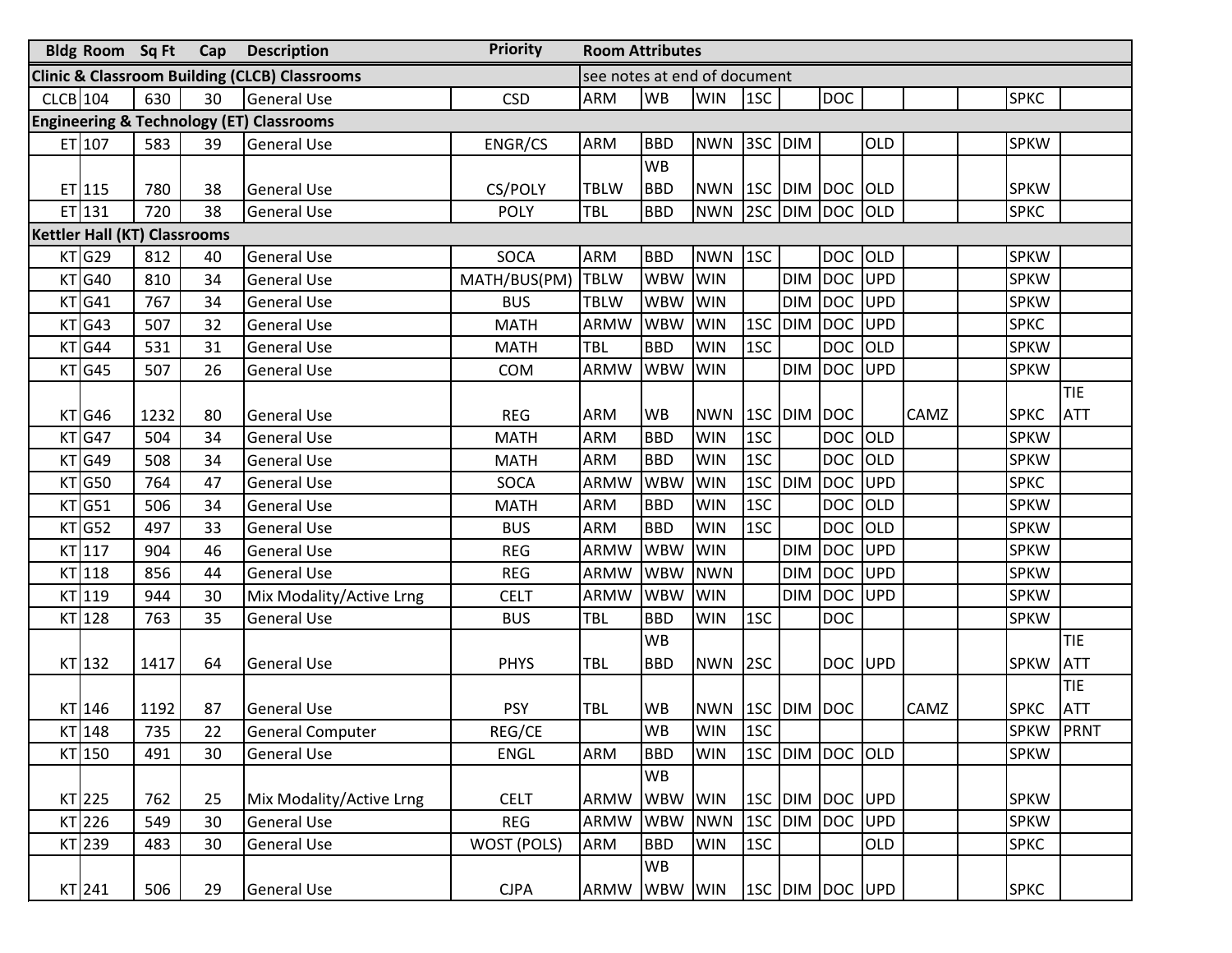| Bldg Room Sq Ft |      | Cap                                          | <b>Priority</b><br><b>Description</b><br><b>Room Attributes</b> |             |              |            |                              |     |             |                        |            |                                |  |             |            |
|-----------------|------|----------------------------------------------|-----------------------------------------------------------------|-------------|--------------|------------|------------------------------|-----|-------------|------------------------|------------|--------------------------------|--|-------------|------------|
|                 |      |                                              |                                                                 |             |              | <b>WB</b>  |                              |     |             |                        |            |                                |  |             |            |
| KT 242          | 512  | 29                                           | <b>General Use</b>                                              | <b>REG</b>  | ARMW         | <b>WBW</b> | <b>WIN</b>                   |     |             | 1SC DIM DOC UPD        |            |                                |  | <b>SPKC</b> |            |
| KT 243          | 765  | 34                                           | <b>General Use</b>                                              | <b>REG</b>  | <b>TBL</b>   | <b>BBD</b> | <b>WIN</b>                   | 1SC |             | <b>DOC</b>             |            |                                |  | <b>SPKC</b> |            |
| KT 244          | 525  | 29                                           | <b>General Use</b>                                              | <b>BUS</b>  | ARMW         | <b>WBW</b> | <b>WIN</b>                   |     | <b>DIM</b>  | DOC UPD                |            |                                |  | <b>SPKW</b> |            |
|                 |      |                                              |                                                                 |             |              | <b>WB</b>  |                              |     |             |                        |            |                                |  |             |            |
| KT 245          | 761  | 40                                           | <b>General Use</b>                                              | OL          | <b>ARM</b>   | <b>BB</b>  | <b>WIN</b>                   | 1SC |             | DOC OLD                |            |                                |  | <b>SPKW</b> |            |
|                 |      |                                              |                                                                 |             |              |            |                              |     |             |                        |            |                                |  |             | TIE        |
| KT 246          | 1169 | 81                                           | <b>General Use</b>                                              | <b>PSY</b>  | TBL          | <b>WB</b>  | <b>NWN</b>                   |     | 1SC DIM DOC |                        |            | CAMZ                           |  | <b>SPKC</b> | <b>ATT</b> |
| KT 247          | 507  | 29                                           | General Use                                                     | <b>BUS</b>  | <b>ARM</b>   | <b>BBD</b> | <b>WIN</b>                   | 1SC |             | DOC OLD                |            |                                |  | <b>SPKC</b> |            |
| <b>KT</b> 248   | 735  | 40                                           | <b>General Use</b>                                              | SOCA        | <b>ARM</b>   | <b>BBD</b> | <b>WIN</b>                   | 1SC |             | DOC OLD                |            |                                |  | <b>SPKW</b> |            |
| KT 249          | 494  | 28                                           | <b>General Use</b>                                              | <b>REG</b>  | <b>ARM</b>   | <b>BBD</b> | <b>WIN</b>                   | 1SC |             | DOC OLD                |            |                                |  | <b>SPKW</b> |            |
| KT 250          | 494  | 27                                           | <b>General Use</b>                                              | CS/POLY     | <b>ARM</b>   | <b>BBD</b> | <b>WIN</b>                   | 1SC |             | DOC OLD                |            |                                |  | <b>SPKC</b> |            |
|                 |      | <b>Liberal Arts Building (LA) Classrooms</b> |                                                                 |             |              |            |                              |     |             |                        |            |                                |  |             |            |
| $LA$ 14         | 732  | 39                                           | <b>General Use</b>                                              | <b>POLY</b> | TBL          | <b>WB</b>  | <b>NWN</b>                   | 1SC |             | DOC OLD                |            |                                |  | <b>SPKW</b> |            |
| $LA$ 16         | 1143 | 62                                           | <b>General Use</b>                                              | <b>CSD</b>  | <b>ARM</b>   | <b>WBW</b> | <b>NWN</b>                   |     |             | DOC UPD                |            |                                |  | <b>SPKW</b> |            |
|                 |      |                                              |                                                                 |             | ARMW         |            |                              |     |             |                        |            |                                |  |             |            |
|                 |      |                                              |                                                                 |             | <b>TBL</b>   |            |                              |     |             |                        |            |                                |  |             |            |
| $LA$ 35A        | 2540 | 91                                           | <b>General Use</b>                                              | <b>REG</b>  | <b>TBLW</b>  | <b>WB</b>  | <b>NWN</b>                   |     |             |                        |            | 1SC DIM DOC UPD CAMZ MICR SPKC |  |             |            |
|                 |      |                                              |                                                                 |             | <b>TBL</b>   |            |                              |     |             |                        |            |                                |  |             |            |
| LA 35C          | 1854 | 42                                           | <b>General Use</b>                                              | OL          | <b>TBLW</b>  | <b>WBW</b> | <b>NWN</b>                   |     |             | <b>1SC DIM DOC UPD</b> |            | <b>CAMZ</b>                    |  | <b>SPKC</b> |            |
|                 |      |                                              |                                                                 |             |              | <b>WB</b>  |                              |     |             |                        |            |                                |  |             |            |
| $LA$ 40         | 597  | 36                                           | <b>General Use</b>                                              | HIST/POL    | <b>ARM</b>   | <b>BBD</b> | <b>NWN</b>                   | 1SC |             | DOC OLD                |            |                                |  | <b>SPKW</b> |            |
| $LA$ 42         | 598  | 25                                           | <b>General Computer</b>                                         | <b>REG</b>  |              | <b>WB</b>  | <b>NWN</b>                   | 1SC |             |                        | <b>OLD</b> |                                |  | <b>SPKW</b> |            |
| $LA$ 112        | 798  | 50                                           | General Use                                                     | HIST/POL    | <b>ARMW</b>  | <b>WBW</b> | <b>NWN</b>                   |     | <b>DIM</b>  | <b>DOC</b>             | UPD        |                                |  | <b>SPKW</b> |            |
| $LA$ 116        | 558  | 34                                           | <b>General Use</b>                                              | <b>ENGL</b> | ARMW         | <b>WBW</b> | <b>NWN</b>                   |     | <b>DIM</b>  | <b>DOC</b>             | UPD        |                                |  | <b>SPKC</b> |            |
| LA 120          | 568  | 38                                           | <b>General Use</b>                                              | <b>ILCS</b> | <b>ARM</b>   | <b>BBD</b> | <b>NWN</b>                   | 1SC |             | <b>DOC</b>             | OLD        |                                |  | <b>SPKW</b> |            |
| $LA$ 134        | 438  | 28                                           | <b>General Use</b>                                              | <b>ILCS</b> | <b>ARM</b>   | <b>BBD</b> | <b>NWN</b>                   | 1SC |             | DOC OLD                |            |                                |  | <b>SPKC</b> |            |
| LA 136          | 820  | 25                                           | Mix Modality/Active Lrng                                        | <b>CELT</b> | <b>ARMW</b>  | <b>WBW</b> | <b>NWN</b>                   |     | 1SC DIM     | <b>DOC</b>             | UPD        |                                |  | <b>SPKC</b> |            |
| LA 144          | 554  | 24                                           | <b>General Use</b>                                              | <b>ENGL</b> | TBLW         | <b>WBW</b> | <b>NWN</b>                   |     | <b>DIM</b>  | DOC UPD                |            |                                |  | <b>SPKC</b> |            |
| LA 148          | 588  | 24                                           | <b>General Use</b>                                              | <b>ENGL</b> | <b>TBLW</b>  | WBW NWN    |                              |     |             | DIM DOC UPD            |            |                                |  | SPKC        |            |
| $LA$ 152        | 854  | 40                                           | <b>General Use</b>                                              | <b>SOCA</b> | <b>ARM</b>   |            | WBW NWN 1SC DIM DOC UPD CAMZ |     |             |                        |            |                                |  | <b>SPKC</b> | <b>TVS</b> |
|                 |      |                                              |                                                                 |             |              |            |                              |     |             |                        |            |                                |  |             | TIE        |
|                 |      |                                              |                                                                 |             |              |            |                              |     |             |                        |            |                                |  |             | <b>ATT</b> |
| LA 159          | 3772 | 392                                          | <b>General Use</b>                                              | <b>REG</b>  | <b>ARM</b>   | <b>BBD</b> | NWN 2SC                      |     |             | <b>DOC</b>             |            | CAMZ MICR SPKC                 |  |             | PNO        |
| $LA$ 210        | 566  | 24                                           | <b>General Use</b>                                              | HIST/POL    | <b>TBLW</b>  | <b>WBW</b> | <b>NWN</b>                   |     |             | DIM DOC UPD            |            |                                |  | <b>SPKW</b> | <b>MAP</b> |
| LA 212          | 502  | 30                                           | <b>General Use</b>                                              | HIST/POL    | ARMW         | WBW NWN    |                              |     |             | DIM DOC UPD            |            |                                |  | <b>SPKW</b> |            |
| LA 226          | 474  | 28                                           | <b>General Use</b>                                              | ENGL        | ARMW WBW NWN |            |                              |     | <b>DIM</b>  |                        | <b>UPD</b> |                                |  | <b>SPKW</b> |            |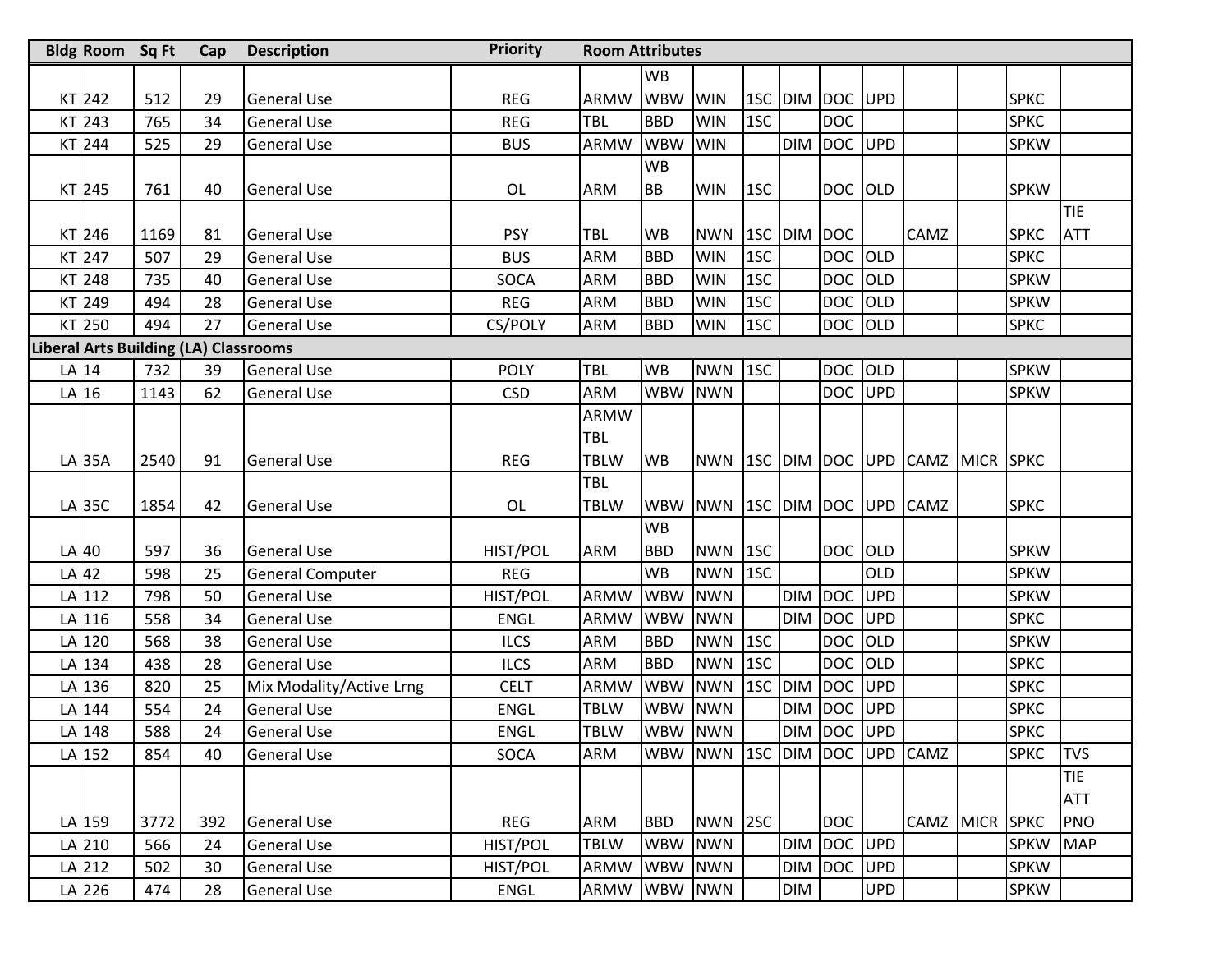|           | <b>Bldg Room</b> Sq Ft                   |      | Cap | <b>Description</b>            | <b>Priority</b> | <b>Room Attributes</b> |            |            |            |            |             |            |             |             |                            |             |
|-----------|------------------------------------------|------|-----|-------------------------------|-----------------|------------------------|------------|------------|------------|------------|-------------|------------|-------------|-------------|----------------------------|-------------|
|           | LA 232                                   | 467  | 28  | <b>General Use</b>            | <b>ENGL</b>     | <b>ARM</b>             | <b>BBD</b> | <b>NWN</b> | 1SC        |            |             | OLD        |             |             | <b>SPKW</b>                |             |
|           | <b>Modular Building (MCB) Classrooms</b> |      |     |                               |                 |                        |            |            |            |            |             |            |             |             |                            |             |
| MCB 114   |                                          | 648  | 33  | <b>General Use</b>            | <b>REG</b>      | TBL                    | <b>WB</b>  | <b>WIN</b> | 1SC        |            | DOC UPD     |            |             |             | <b>SPKW</b>                |             |
| $MCB$ 139 |                                          | 668  | 33  | <b>General Use</b>            | <b>REG</b>      | TBL                    | <b>WB</b>  | <b>WIN</b> | 1SC        |            | DOC UPD     |            |             |             | <b>SPKW</b>                |             |
| $MCB$ 143 |                                          | 668  | 33  | <b>General Use</b>            | <b>REG</b>      | TBL                    | <b>WB</b>  | <b>WIN</b> | 1SC        |            | DOC UPD     |            |             |             | <b>SPKW</b>                |             |
| $MCB$ 144 |                                          | 648  | 33  | <b>General Use</b>            | <b>REG</b>      | <b>TBL</b>             | WB         | <b>WIN</b> | 1SC        |            | DOC UPD     |            |             |             | <b>SPKW</b>                | PNO         |
|           | <b>Neff Hall (NF) Classrooms</b>         |      |     |                               |                 |                        |            |            |            |            |             |            |             |             |                            |             |
|           |                                          |      |     |                               |                 |                        |            |            |            |            |             |            |             |             |                            | <b>PRNT</b> |
|           | NFB27                                    | 733  | 30  | Mix Modality/Active Lrng      | <b>CELT</b>     |                        | WBW NWN    |            |            |            | DIM DOC UPD |            |             |             | <b>SPKC</b>                | TEL         |
|           |                                          |      |     |                               |                 |                        |            |            |            |            |             |            |             |             |                            | <b>PRNT</b> |
|           | <b>NF B39</b>                            | 719  | 22  | <b>General Computer</b>       | <b>REG</b>      |                        | WBW NWN    |            |            |            | DIM DOC UPD |            |             |             | <b>SPKC</b>                | <b>TEL</b>  |
|           |                                          |      |     |                               |                 |                        |            |            |            |            |             |            |             |             |                            | <b>PRNT</b> |
|           | $NF$ $B41$                               | 725  | 30  | <b>General Computer</b>       | <b>REG</b>      |                        | WBW NWN    |            |            |            | DIM DOC UPD |            |             |             |                            | <b>TEL</b>  |
|           |                                          |      |     |                               |                 |                        |            |            |            |            |             |            |             |             |                            | <b>PRNT</b> |
|           |                                          |      |     |                               |                 |                        |            |            |            |            |             |            |             |             |                            | <b>TEL</b>  |
|           | $NF$ B73                                 | 728  | 22  | <b>General Computer - MAC</b> | <b>COM</b>      |                        | WBW NWN    |            |            |            | DIM DOC UPD |            |             |             | <b>SPKW</b>                | <b>MAC</b>  |
|           |                                          |      |     |                               |                 |                        |            |            |            |            |             |            |             |             |                            | <b>PRNT</b> |
|           | NFB88                                    | 987  | 25  | Mix Modality/Active Lrng      | <b>CELT</b>     |                        | WBW NWN    |            |            |            | DIM DOC UPD |            |             |             | <b>SPKC</b>                | <b>TEL</b>  |
|           |                                          |      |     |                               |                 |                        |            |            |            |            |             |            |             |             | <b>SPKW</b>                | <b>ATT</b>  |
|           | NF 101                                   | 4175 | 281 | <b>General Use</b>            | <b>REG</b>      | <b>ARM</b>             |            | <b>NWN</b> | 1SC        |            | DIM DOC UPD |            | <b>CAMZ</b> | <b>MICR</b> | SPKC                       | TIE         |
|           | NF 133                                   | 490  | 28  | <b>General Use</b>            | REG/CJPA(PM)    | <b>ARMW</b>            | <b>WBW</b> | <b>NWN</b> | 1SC        |            | DIM DOC UPD |            |             |             | <b>SPKW</b>                |             |
|           | NF 135                                   | 478  | 25  | <b>General Use</b>            | <b>HSRV</b>     | <b>ARMW</b>            | <b>WBW</b> | <b>NWN</b> | 1SC<br>1SC |            | DIM DOC UPD |            |             |             | <b>SPKW</b>                |             |
|           | NF 139                                   | 480  | 27  | <b>General Use</b>            | <b>EDUS</b>     | ARMW                   | <b>WBW</b> | <b>NWN</b> |            |            | DIM DOC UPD |            |             |             | <b>SPKW</b><br><b>SPKW</b> |             |
|           | NF 141                                   | 480  | 29  | <b>General Use</b>            | COM             | ARMW                   | WBW NWN    |            |            |            | DIM DOC UPD |            |             |             | <b>SPKC</b>                |             |
|           | NF 147                                   | 478  | 30  | <b>General Use</b>            | <b>COM</b>      | ARMW                   | <b>WBW</b> | <b>NWN</b> |            | DIM DOC    |             | <b>UPD</b> |             |             | <b>SPKC</b>                |             |
|           | NF 149                                   | 490  | 24  | <b>General Use</b>            | <b>REG</b>      | TBLW                   | WBW NWN    |            |            |            | DIM DOC UPD |            |             |             | <b>SPKW</b>                |             |
|           |                                          |      |     |                               |                 |                        |            |            |            |            |             |            |             |             | <b>SPKC</b>                |             |
|           | NF 333                                   | 715  | 36  | <b>General Use</b>            | <b>BUS</b>      | <b>TBLW</b>            | WBW NWN    |            |            | DIM DOC    |             | UPD        |             |             | <b>SPKW</b>                |             |
|           |                                          |      |     | NF 370 353 16 General Use     | <b>PSY</b>      | <b>TBLW</b>            | WBW NWN    |            |            | <b>DIM</b> |             | <b>UPD</b> |             |             | <b>SPKW</b>                |             |
|           | <b>Science Building (SB) Classrooms</b>  |      |     |                               |                 |                        |            |            |            |            |             |            |             |             |                            |             |
|           | SB G11                                   | 475  | 32  | <b>General Use</b>            | <b>ENGL</b>     | <b>ARM</b>             | WBW NWN    |            |            | <b>DIM</b> |             | <b>UPD</b> |             |             | <b>SPKW</b>                |             |
|           | <b>SB</b> G20                            | 604  | 35  | <b>General Use</b>            | <b>BIOS</b>     | <b>ARM</b>             | <b>BBD</b> | <b>WIN</b> | 1SC        | <b>DIM</b> |             | OLD        |             |             | <b>SPKW</b>                |             |
|           | SB G21                                   | 418  | 28  | <b>General Use</b>            | <b>ENGL</b>     | <b>ARM</b>             | WBW        | <b>NWN</b> |            |            | DIM DOC UPD |            |             |             | <b>SPKW</b>                |             |
|           | SB G24                                   | 690  | 43  | <b>General Use</b>            | <b>ENGL</b>     | <b>ARMW</b>            | <b>WBW</b> | <b>WIN</b> |            |            | DIM DOC UPD |            |             |             | <b>SPKW</b>                |             |
|           | <b>SB</b> G30                            | 655  | 42  | <b>General Use</b>            | <b>PSY</b>      | <b>ARM</b>             | <b>WBW</b> | <b>WIN</b> |            |            | DIM DOC UPD |            |             |             | <b>SPKW</b>                |             |
|           | SB G34                                   | 652  | 37  | <b>General Use</b>            | <b>ILCS</b>     | <b>ARM</b>             | <b>BBD</b> | <b>WIN</b> | 3SC        |            | DIM DOC OLD |            |             |             | <b>SPKW</b>                |             |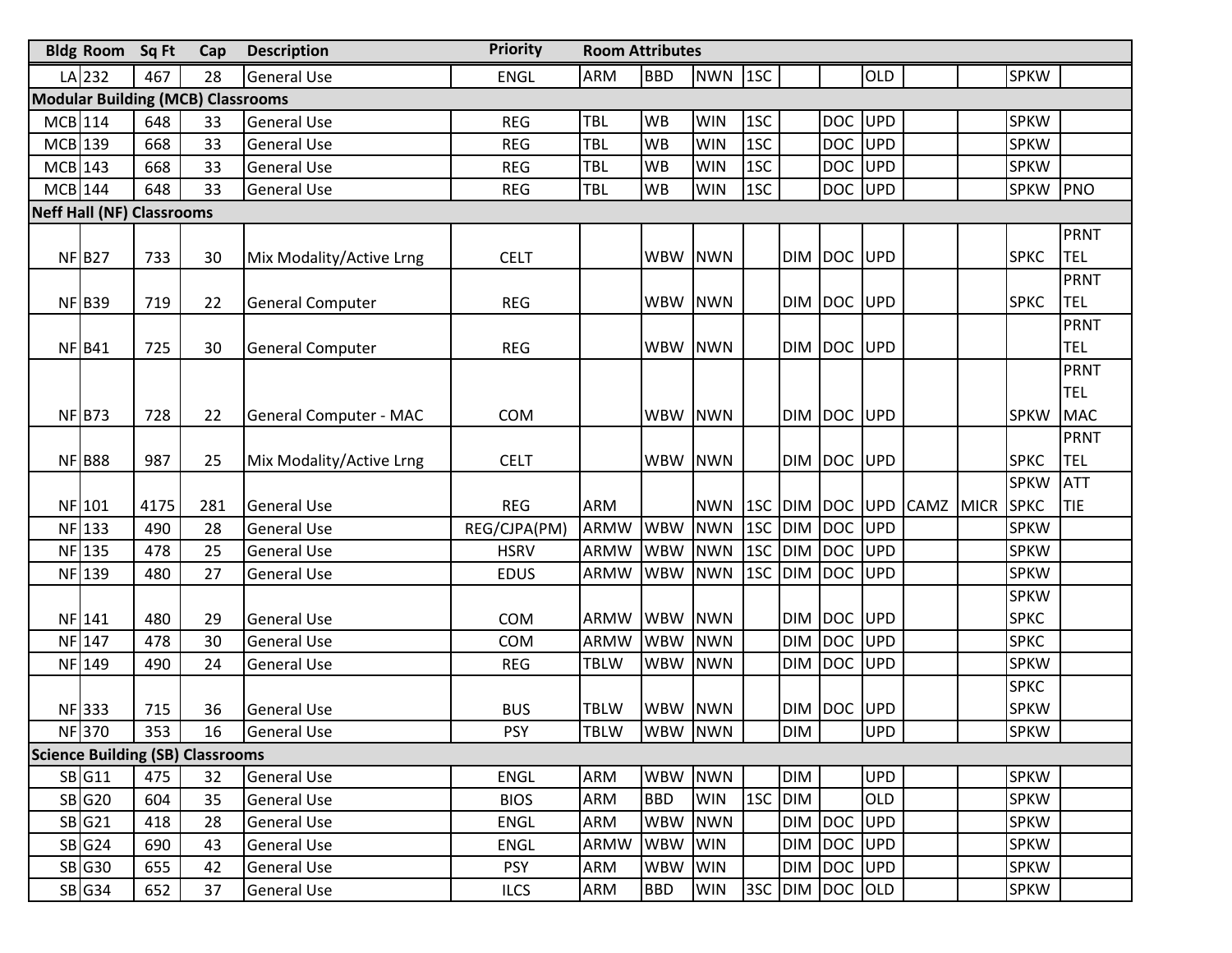|                                                    | <b>Bldg Room</b> | <b>Priority</b><br><b>Description</b><br>Sq Ft<br>Cap |                                                    |                                                                                                                    |                 |                                                                                |            | <b>Room Attributes</b>        |         |             |            |     |             |               |                           |            |  |
|----------------------------------------------------|------------------|-------------------------------------------------------|----------------------------------------------------|--------------------------------------------------------------------------------------------------------------------|-----------------|--------------------------------------------------------------------------------|------------|-------------------------------|---------|-------------|------------|-----|-------------|---------------|---------------------------|------------|--|
|                                                    | <b>SB</b> G65    | 510                                                   | 34                                                 | <b>General Use</b>                                                                                                 | <b>ILCS</b>     | <b>ARM</b>                                                                     | <b>BBD</b> | <b>NWN</b>                    | 1SC     | DIM         | DOC OLD    |     |             |               | <b>SPKW</b>               |            |  |
|                                                    | <b>SB</b> G67    | 370                                                   | 16                                                 | <b>General Use</b>                                                                                                 | <b>REG</b>      | TBL                                                                            | <b>BBD</b> | <b>NWN</b>                    | 1SC     | DIM         | <b>DOC</b> | OLD |             |               | <b>SPKW</b>               |            |  |
|                                                    | <b>SB</b> G69    | 743                                                   | 48                                                 | <b>General Use</b>                                                                                                 | <b>CMBC</b>     | <b>ARM</b>                                                                     | <b>BBD</b> | <b>NWN</b>                    | 3SC     |             | <b>DOC</b> | OLD |             |               | <b>SPKW</b>               |            |  |
|                                                    |                  |                                                       |                                                    |                                                                                                                    |                 |                                                                                |            |                               |         |             |            |     |             |               |                           | <b>ATT</b> |  |
|                                                    | SB 168           | 2654                                                  | 125                                                | <b>General Use</b>                                                                                                 | <b>SCIENCES</b> | TBL                                                                            | <b>WB</b>  | <b>NWN</b>                    | 3SC DIM |             | <b>DOC</b> |     | CAMZ MICR   |               | <b>SPKC</b>               | TIE        |  |
|                                                    | SB 178           | 500                                                   | 30                                                 | <b>General Use</b>                                                                                                 | <b>ENGL</b>     | ARMW                                                                           | <b>WBW</b> | <b>WIN</b>                    |         | <b>DIM</b>  | <b>DOC</b> | UPD |             |               | <b>SPKW</b>               |            |  |
|                                                    |                  |                                                       |                                                    |                                                                                                                    |                 |                                                                                |            |                               |         |             | <b>ATT</b> |     |             |               |                           |            |  |
|                                                    | SB 185           | 1488                                                  | 73                                                 | TBL<br><b>WB</b><br><b>SCIENCES</b><br><b>NWN</b><br>3SC DIM DOC<br><b>General Use</b>                             |                 |                                                                                |            | <b>CAMZ</b>                   |         | <b>SPKC</b> | TIE        |     |             |               |                           |            |  |
|                                                    | SB 304           | 414                                                   | 25                                                 | <b>General Use</b>                                                                                                 | <b>ENGL</b>     | <b>ARM</b>                                                                     | <b>WBW</b> | <b>NWN</b>                    |         | <b>DIM</b>  | DOC        | UPD |             |               | <b>SPKW</b>               |            |  |
|                                                    |                  |                                                       | <b>Student Housing Clubhouse (SHCL) Classrooms</b> |                                                                                                                    |                 |                                                                                |            |                               |         |             |            |     |             |               |                           |            |  |
| <b>SHCL 127</b>                                    |                  | 450                                                   | 24                                                 | <b>General Use</b>                                                                                                 | REG/HOUSING     |                                                                                |            |                               |         |             |            |     |             |               |                           |            |  |
| <b>SHCL</b> 128<br>450<br>24<br><b>General Use</b> |                  | REG/HOUSING                                           |                                                    |                                                                                                                    |                 |                                                                                |            |                               |         |             |            |     |             |               |                           |            |  |
| <b>Visual Arts Building (VA) Classrooms</b>        |                  |                                                       |                                                    |                                                                                                                    |                 |                                                                                |            |                               |         |             |            |     |             |               |                           |            |  |
|                                                    | <b>VA 204</b>    | 1342<br>75                                            |                                                    | <b>General Use</b>                                                                                                 | <b>VPA</b>      | TBL                                                                            | <b>WB</b>  | <b>NWN</b>                    | 3SC DIM |             | DOC OLD    |     |             |               | <b>SPKW</b>               | <b>TIE</b> |  |
|                                                    |                  |                                                       |                                                    |                                                                                                                    |                 |                                                                                |            |                               |         |             |            |     |             |               |                           |            |  |
|                                                    |                  |                                                       |                                                    | Requests to utilize a priority room must be made during the first distribution of the schedule production process. |                 |                                                                                |            |                               |         |             |            |     |             |               |                           |            |  |
|                                                    |                  |                                                       |                                                    |                                                                                                                    |                 |                                                                                |            |                               |         |             |            |     |             |               |                           |            |  |
|                                                    |                  |                                                       |                                                    |                                                                                                                    |                 | All General Classrooms have Ceiling Projector, Web Camera, and Web Microphone. |            |                               |         |             |            |     |             |               |                           |            |  |
|                                                    |                  |                                                       | <b>ARM</b>                                         | <b>Tab Arm Chairs</b>                                                                                              |                 | <b>MICR</b>                                                                    |            | Room Amplification Microphone |         |             |            |     | <b>TBL</b>  | <b>Tables</b> |                           |            |  |
|                                                    |                  |                                                       | <b>ARMW</b>                                        | Tab Arm Chairs with Wheels                                                                                         |                 | <b>NEW</b>                                                                     | Updated    |                               |         |             |            |     | <b>TBLW</b> |               | <b>Tables with Wheels</b> |            |  |
|                                                    |                  |                                                       | <b>ATT</b>                                         | <b>Attached Chairs</b>                                                                                             |                 | <b>NWN</b>                                                                     | No Windows |                               |         |             |            |     | <b>TEL</b>  | Telephone     |                           |            |  |
|                                                    |                  |                                                       | <b>BBD</b>                                         | Blackboard                                                                                                         |                 | <b>OLD</b>                                                                     |            | Not Updated                   |         |             |            |     | <b>TVS</b>  | Television    |                           |            |  |
|                                                    |                  | <b>CAMZ</b><br>Point & Zoom Camera                    |                                                    |                                                                                                                    |                 | <b>PNO</b>                                                                     | Piano      |                               |         |             |            |     | <b>WIN</b>  | Windows       |                           |            |  |
|                                                    |                  |                                                       | <b>DIM</b>                                         | Dimmer                                                                                                             |                 | <b>PRNT</b>                                                                    | Printer    |                               |         |             |            |     | 1SC         | 1 Screen      |                           |            |  |
|                                                    |                  |                                                       | <b>DOC</b>                                         | <b>Document Camera</b>                                                                                             |                 | <b>SPKC</b>                                                                    |            | <b>Ceiling Speakers</b>       |         |             |            |     | 2SC         | 2 Screens     |                           |            |  |
|                                                    |                  |                                                       | <b>MAC</b>                                         | <b>Macintosh Computers</b>                                                                                         |                 | <b>SPKW</b>                                                                    |            | <b>Wall Speakers</b>          |         |             |            | 3SC |             | 3 Screens     |                           |            |  |
|                                                    |                  |                                                       | <b>MAP</b>                                         | Maps                                                                                                               |                 |                                                                                |            |                               |         |             |            |     |             |               |                           |            |  |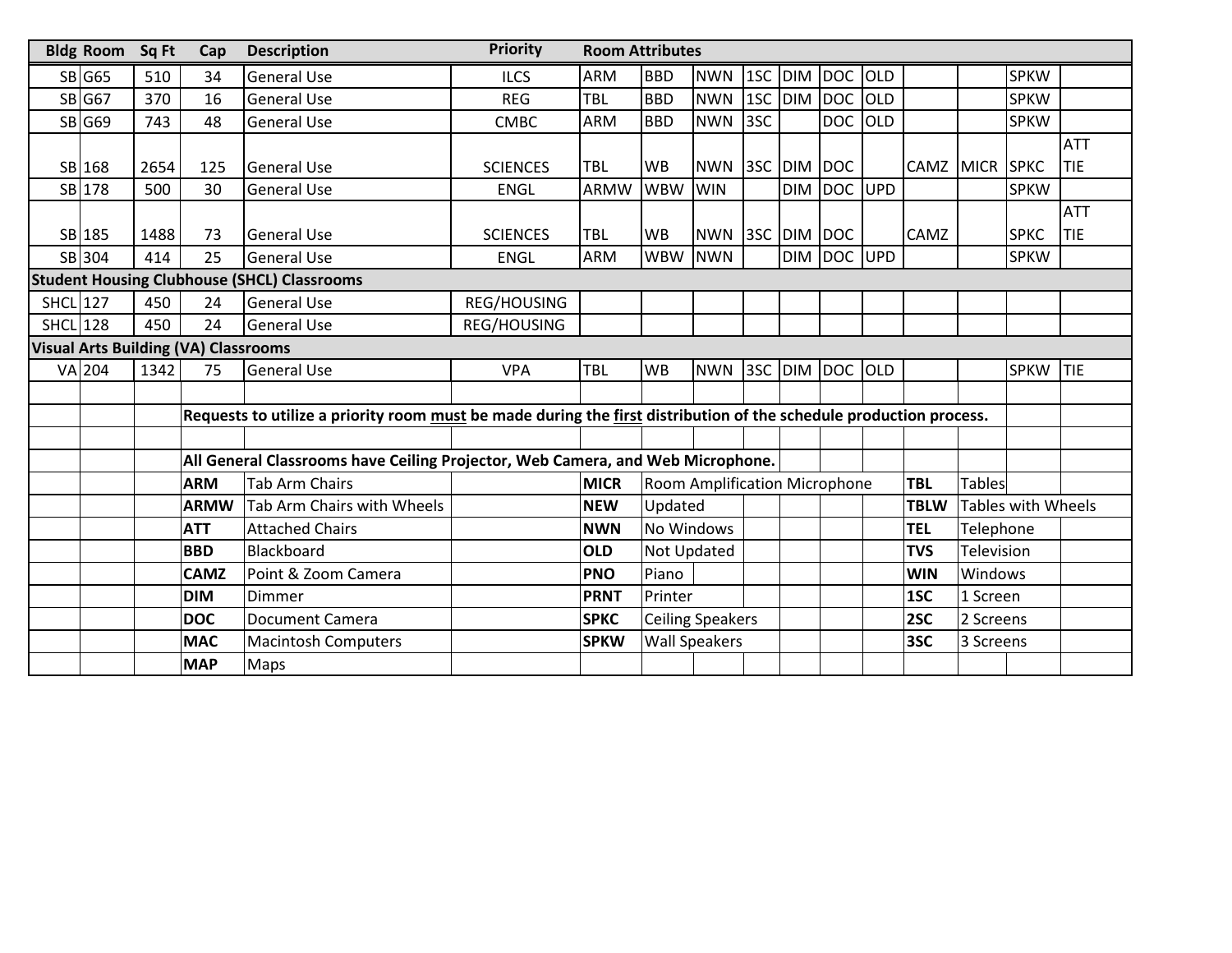|             |                                               |      | Bldg Room Sq Ft Cap Description                   | <b>Dept</b> |
|-------------|-----------------------------------------------|------|---------------------------------------------------|-------------|
|             | <b>Clinic &amp; Classroom Building (CLCB)</b> |      |                                                   |             |
| <b>CLCB</b> | 106                                           |      | 15 CSD Clinical Library                           | <b>CSD</b>  |
|             | <b>Dolnick Learning Center (DN)</b>           |      |                                                   |             |
| <b>DN</b>   | 101                                           | 305  | 18 Education Practicum Lab                        | <b>CGRE</b> |
| <b>DN</b>   | 134                                           | 463  | 18 Education Practicum Lab                        | <b>CGRE</b> |
| DN          | 135                                           | 1989 | 50 Gymnasium                                      | <b>THTR</b> |
| DN          | 169                                           | 457  | 30 Music Therapy Lab                              | <b>MUSC</b> |
| DN          | 173                                           |      | 50 ROTC Lab                                       | <b>MSL</b>  |
| DN          | 183                                           | 475  | 18 ROTC Classroom                                 | <b>MSL</b>  |
| DN          | 185                                           | 450  | 21 ROTC Classroom                                 | <b>MSL</b>  |
| <b>DSB</b>  | 106                                           | 766  | 23 BUS Computer Classroom                         | <b>BUS</b>  |
| <b>DSB</b>  | 107                                           | 1145 | 32 MBA Lecture Room                               | <b>BUS</b>  |
| <b>DSB</b>  | 108                                           | 875  | 28 MBA Classroom                                  | <b>BUS</b>  |
|             |                                               |      | <b>Environmental Resources Center (ERC)</b>       |             |
| <b>ERC</b>  | 104                                           |      | 49 Environmental Resources Center                 | <b>BIOS</b> |
|             |                                               |      | <b>Engineering &amp; Technology Building (ET)</b> |             |
| ET          | 104                                           | 624  | 30 CAD & Drafting Lab                             | <b>POLY</b> |
| ET          | 105                                           | 564  | 16 Energy Conversion Lab                          | <b>ECE</b>  |
| ET          | 109                                           | 647  | 24 CS Computer Lab                                | CS          |
| ET          | 111                                           | 537  | 20 CS Computer Lab                                | CS          |
| ET          | 124                                           | 1356 | 12 Machine Tool Lab                               | <b>POLY</b> |
| ET          | 137                                           |      | 5 Center for Industrial Innovation & Design       | <b>POLY</b> |
| ET          | 141                                           | 1335 | 18 Building Systems Lab                           | <b>POLY</b> |
| ET          | 143                                           | 533  | 28 CS Research Lab                                | <b>CS</b>   |
| ET          | 145                                           | 645  | 20 Drafting Lab                                   | <b>POLY</b> |
| ET          | 146                                           | 592  | 35 Polytechnic Classroom                          | <b>POLY</b> |
| ET          | 147                                           |      | 5 Metallography Lab                               | <b>POLY</b> |
| ET          | 211                                           | 625  | 30 Elec Machinery & Power Lab                     | <b>POLY</b> |
| ET          | 215                                           | 592  | 28 Controls Lab                                   | <b>POLY</b> |
| ET          | 217                                           | 213  | 6 POLY Projects Lab                               | <b>POLY</b> |
| ET          | 219                                           | 213  | 6 Digital Electronics Lab                         | <b>POLY</b> |
| ET          | 224                                           | 220  | 8 Industrial Engineering Lab                      | <b>POLY</b> |
| ET          | 226                                           | 776  | 24 Instrumentation and Measurement Lab            | ECE         |
| ET          | 233                                           |      | 5 Systems Engineering Center                      | ECE         |
| ET          | 235                                           | 1015 | 24 Enterprise Design & Leadership Lab             | <b>ECE</b>  |
| ET          | 241                                           | 1375 | 30 CAD Design Lab                                 | <b>POLY</b> |
| ET          | 244                                           | 783  | 25 Digital Systems Lab                            | <b>POLY</b> |
| ET          | 305                                           | 766  | 36 Polytechnic Electronic Lab                     | <b>POLY</b> |
| ET          | 307                                           | 744  | 24 Microprocessor Computer Lab                    | <b>POLY</b> |
| ET          | 311                                           | 744  | 28 Software Engineering Lab                       | <b>ECE</b>  |
| ET          | 315                                           | 710  | 24 CME Computer Lab                               | <b>CME</b>  |
| ET          | 320                                           | 787  | 24 Robotics Lab                                   | <b>POLY</b> |
| ET          | 324                                           | 295  | 10 Modeling & Simulation Laboratory               | <b>CME</b>  |
| ET          | 331                                           | 378  | 15 RF/Microwave Lab                               | <b>ECE</b>  |
| ET          | 335                                           | 535  | 24 Control Systems & Robotics Lab                 | <b>ECE</b>  |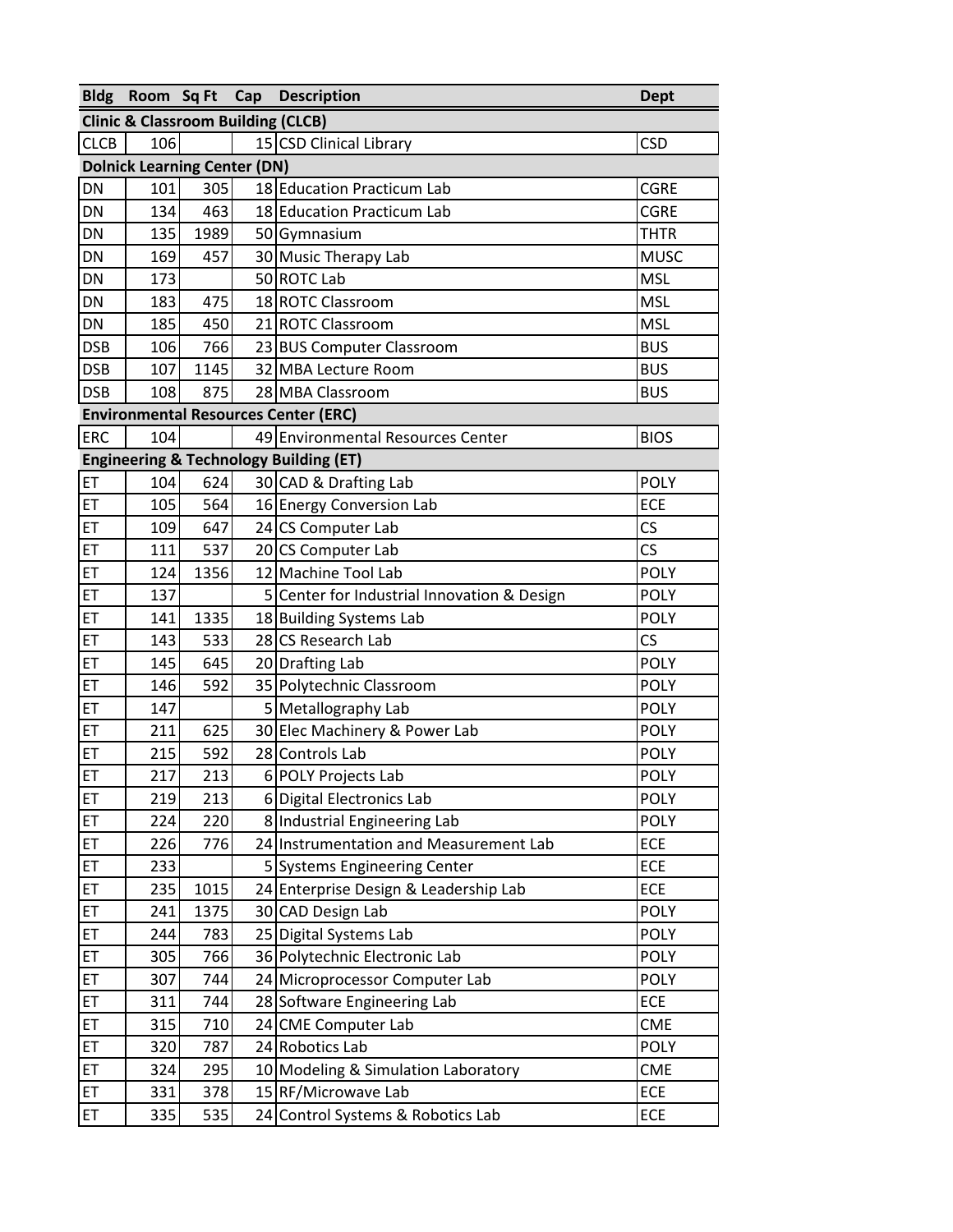| <b>Bldg</b> | Room Sq Ft                 |       | Cap | <b>Description</b>                              | <b>Dept</b>   |
|-------------|----------------------------|-------|-----|-------------------------------------------------|---------------|
| ET          | 339                        | 960   |     | 18 Materials & Solids Lab                       | <b>CME</b>    |
| ET          | 342                        | 290   |     | 10 Mechanical Research & Projects Lab           | <b>CME</b>    |
| ET          | 343                        | 901   |     | 15 Fluid & Heat Transfer Lab                    | <b>CME</b>    |
| ET          | 344                        | 294   |     | 6 Energy Systems Lab                            | <b>CME</b>    |
| ET          | 346                        | 788   |     | 25 Polytechnic Computer & Network Lab           | <b>POLY</b>   |
| ET          | 349                        |       |     | 16 Wireless Communication Lab                   | <b>CME</b>    |
| ET          | 351                        | 556   |     | 38 Information Analytics & Visualization Center | <b>CS</b>     |
|             | <b>Gates Center (GC)</b>   |       |     |                                                 |               |
| GC          | 114                        | 800   |     | 20 Racquetball Court                            | <b>HPER</b>   |
| GC          | 115                        | 800   |     | 20 Racquetball Court                            | <b>HPER</b>   |
| GC          | 128                        | 3207  |     | 30 Fitness Room                                 | <b>HPER</b>   |
| GC          | 130                        | 62592 |     | 2200 Basketball/Volleyball Court                | <b>HPER</b>   |
| GC          | 131                        | 901   |     | 40 Athletic Studio                              | <b>HPER</b>   |
|             | <b>Kettler Hall (KT)</b>   |       |     |                                                 |               |
| KT          | G22                        | 927   |     | 40 Continuing Studies Classroom                 | <b>CE</b>     |
| KT          | G31                        | 816   |     | 26 Anthropology Lab                             | <b>ANTH</b>   |
| KT          | G32                        | 2256  |     | 120 Theatre Studio Lab                          | <b>THTR</b>   |
| KT          | G33                        | 909   |     | 24 Archeology Lab                               | <b>ANTH</b>   |
| KT          | 120A                       | 502   |     | 25 Physics Laser Lab                            | <b>PHYS</b>   |
| KT          | 120B                       | 505   |     | 25 Physics Research Lab                         | <b>PHYS</b>   |
| KT          | 122B                       |       |     | 2 Physics Machine Shop                          | <b>PHYS</b>   |
| KT          | 122                        | 675   |     | 18 Advanced Physics Lab                         | <b>PHYS</b>   |
| KT          | 123                        | 1065  |     | 38 Math Education Curriculum Lab                | <b>MATH</b>   |
| KT          | 129                        | 960   |     | 30 Introductory Physics Lab                     | <b>PHYS</b>   |
| KT          | 133                        | 960   |     | 30 Introductory Physics Lab                     | <b>PHYS</b>   |
| KT          | 134                        | 780   |     | 25 Physics Laser Lab                            | <b>PHYS</b>   |
| КT          | 135                        | 670   |     | 20 Advanced Physics Lab                         | <b>PHYS</b>   |
| KT          | 216                        | 1128  |     | 35 Math Computer Lab                            | <b>MATH</b>   |
| KT          | 218                        | 906   |     | 32 Math Computer Lab                            | <b>MATH</b>   |
| KT          | 220                        | 1129  |     | 35 Math Computer Lab                            | <b>MATH</b>   |
| KT          | 227                        | 1319  |     | 46 School of Business Classroom/Lab             | <b>BUS</b>    |
| KT          | 228                        | 1330  |     | 25 Art and Design Laboratory                    | AD            |
| KT          | 229                        | 205   |     | 5 Physics Laser Lab                             | <b>PHYS</b>   |
|             | Liberal Arts (LA)          |       |     |                                                 |               |
| LA          | 246                        | 683   |     | 30 ILCS Audio Lab                               | <b>ILCS</b>   |
| LA          | 258                        | 671   |     | 28 ILCS Multimedia Resource Lab                 | <b>ILCS</b>   |
| LA          | 311                        | 381   |     | 30 Environmental Engineering Lab                | <b>CME</b>    |
|             | <b>Helmke Library (LB)</b> |       |     |                                                 |               |
| LВ          | 211                        | 325   |     | 30 Honors Classroom                             | <b>HONORS</b> |
| LB          | 213                        |       |     | 15 Honors Seminar Room                          | <b>HONORS</b> |
| LB          | 440A                       | 980   |     | 23 Library Classroom                            | LIBRARY       |
|             |                            |       |     | <b>Modular Classroom Building (MCB)</b>         |               |
| MCB         | 102                        | 1285  |     | 49 Music Performance Lab                        | <b>MUSC</b>   |
| MCB         | 123                        | 668   |     | 18 Art & Design Studio                          | AD            |
| MCB         | 124                        |       |     | 15 BFA Student Studio                           | AD            |
|             |                            |       |     |                                                 |               |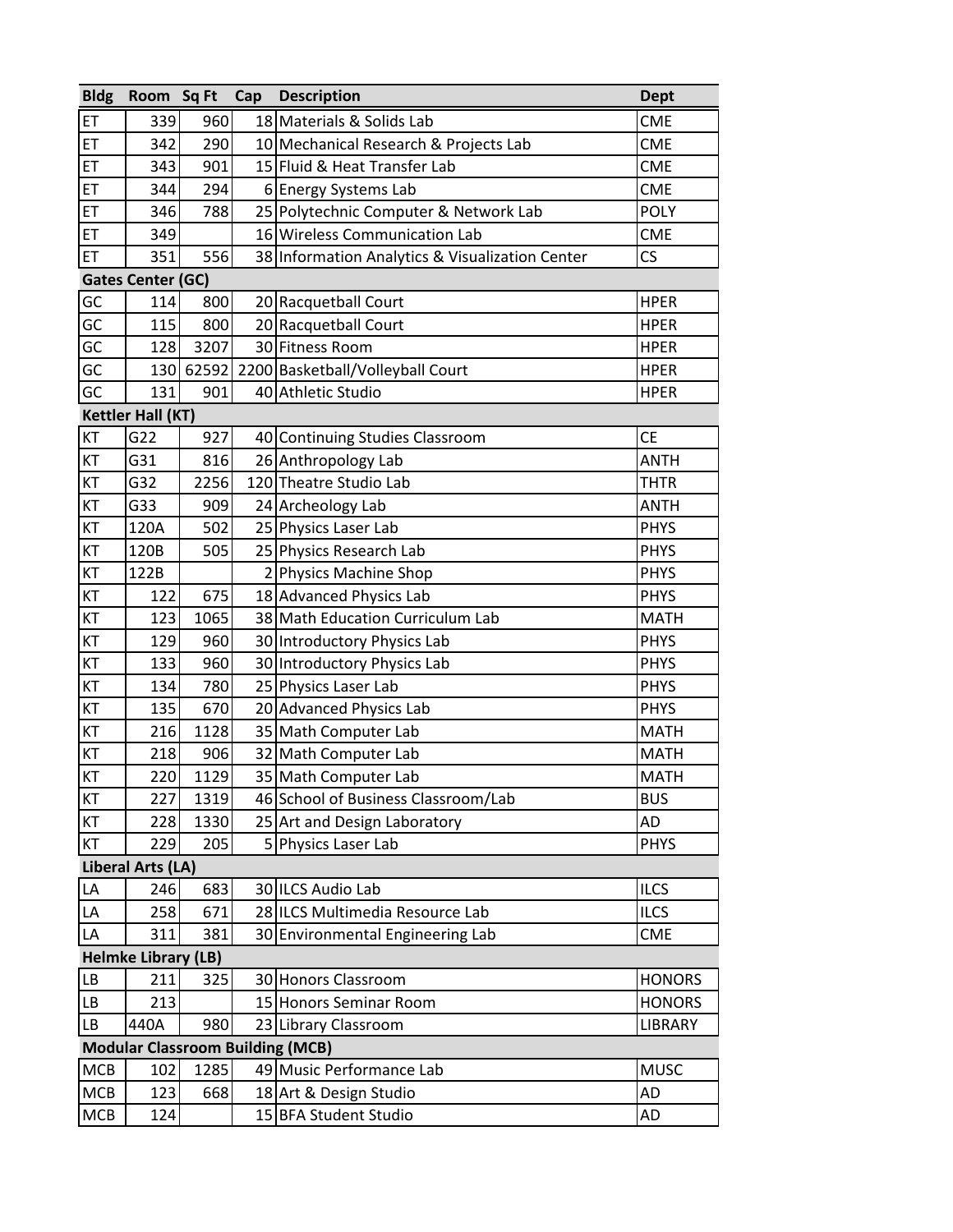| <b>Bldg</b> | Room Sq Ft                         |      | Cap | <b>Description</b>                       | <b>Dept</b> |
|-------------|------------------------------------|------|-----|------------------------------------------|-------------|
| MCB         | 127                                | 668  |     | 33 Drawing Lab                           | <b>AD</b>   |
| MCB         | 128                                |      |     | 15 BFA Student Studio                    | <b>AD</b>   |
| MCB         | 131                                | 668  |     | 24 Painting Studio                       | <b>AD</b>   |
| <b>MCB</b>  | 132                                | 647  |     | 30 Art Education Resource Center         | AD          |
| MCB         | 135                                | 668  |     | 33 Theatre Design Lab                    | <b>THTR</b> |
| <b>MCB</b>  | 138                                | 595  |     | 15 Art & Design Studio                   | <b>AD</b>   |
| <b>MCB</b>  | 140                                | 647  |     | 22 Interior Design Lab                   | <b>INTR</b> |
|             | <b>Neff Hall (NF)</b>              |      |     |                                          |             |
| <b>NF</b>   | 233                                | 1199 |     | 45 School of Education Classroom         | <b>TEDU</b> |
| <b>NF</b>   | 251                                | 275  |     | 30 School of Education Classroom         | <b>TEDU</b> |
| <b>NF</b>   | 369                                | 610  |     | 27 Psychology Research Lab               | <b>PSY</b>  |
| <b>NF</b>   | 374                                | 325  |     | 20 Psychology Classroom                  | <b>PSY</b>  |
| <b>NF</b>   | 375                                | 244  |     | 15 Psychology Research Lab               | <b>PSY</b>  |
|             | <b>Rhinehart Music Center (RC)</b> |      |     |                                          |             |
| <b>RC</b>   | 100                                | 9508 |     | 1600 Auer Performance Hall/Auditorium    | <b>MUSC</b> |
| <b>RC</b>   | 119                                | 508  |     | 20 Percussion Studio                     | <b>MUSC</b> |
| <b>RC</b>   | 120                                | 1766 |     | 100 Instrumental Rehearsal Room          | <b>MUSC</b> |
| <b>RC</b>   | 121                                | 348  |     | 12 Percussion Practice Room              | <b>MUSC</b> |
| <b>RC</b>   | 122                                | 1421 |     | 100 Choral Rehearsal Room                | <b>MUSC</b> |
| <b>RC</b>   | 128                                | 343  |     | 10 Recording Studio/Music Tech Classroom | <b>MUSC</b> |
| <b>RC</b>   | 130                                | 3213 |     | 250 Rhinehart Recital Hall               | <b>MUSC</b> |
| RC          | 132                                | 291  |     | 8 Practice Room                          | <b>MUSC</b> |
| <b>RC</b>   | 154                                | 740  |     | 36 Music Education Laboratory            | <b>MUSC</b> |
| <b>RC</b>   | 162                                | 518  |     | 32 Music Classroom                       | <b>MUSC</b> |
| <b>RC</b>   | 164                                | 576  |     | 36 Music Classroom                       | <b>MUSC</b> |
| <b>RC</b>   | 207                                | 510  |     | 12 Music Listening Lab                   | <b>MUSC</b> |
| <b>RC</b>   | 228                                | 506  |     | 25 Music Computer/Tech Lab               | <b>MUSC</b> |
| <b>RC</b>   | 234                                | 525  |     | 10 Piano Lab                             | <b>MUSC</b> |
|             | <b>Science Building (SB)</b>       |      |     |                                          |             |
| <b>SB</b>   | 209                                | 515  |     | 24 GEOL-MATR-PHYS Seminar Room           | PHYS        |
| SB          | 225                                | 864  |     | 20 GEOL-MATR-PHYS Lab 1                  | <b>PHYS</b> |
| ${\sf SB}$  | 227                                | 667  |     | 16 GEOL-MATR-PHYS Lab 2                  | <b>PHYS</b> |
| SB          | 245                                | 661  |     | 16 Paleontology Lab                      | <b>PHYS</b> |
| SB          | 270                                | 901  |     | 20 Adv Geology & Astronomy Lab           | <b>PHYS</b> |
| SB          | 303                                | 1120 |     | 30 General Biology Lab                   | <b>BIOS</b> |
| SB          | 309                                | 1140 |     | 30 General Biology Lab                   | <b>BIOS</b> |
| SB          | 367                                | 929  |     | 24 Microbiology Lab                      | <b>BIOS</b> |
| SB          | 369                                | 937  |     | 24 Organismic Biology Lab                | <b>BIOS</b> |
| SB          | 377                                | 924  |     | 24 Anatomy Lab                           | <b>BIOS</b> |
| SB          | 415                                | 1332 |     | 32 General Chemistry Lab                 | CMBC        |
| SB          | 421                                | 1331 |     | 32 General Chemistry Lab                 | CMBC        |
| SB          | 451                                | 1177 |     | 17 Organic Chemistry Lab                 | CMBC        |
| ${\sf SB}$  | 454                                | 878  |     | 12 Physical/Inorganic Chemistry Lab      | CMBC        |
| SB          | 475                                | 1196 |     | 18 Analytical Chemistry Lab              | CMBC        |
| <b>SB</b>   | G53                                |      |     | 5 Ctr for Reptile/Amphibian Consv & Mgmt | <b>BIOS</b> |